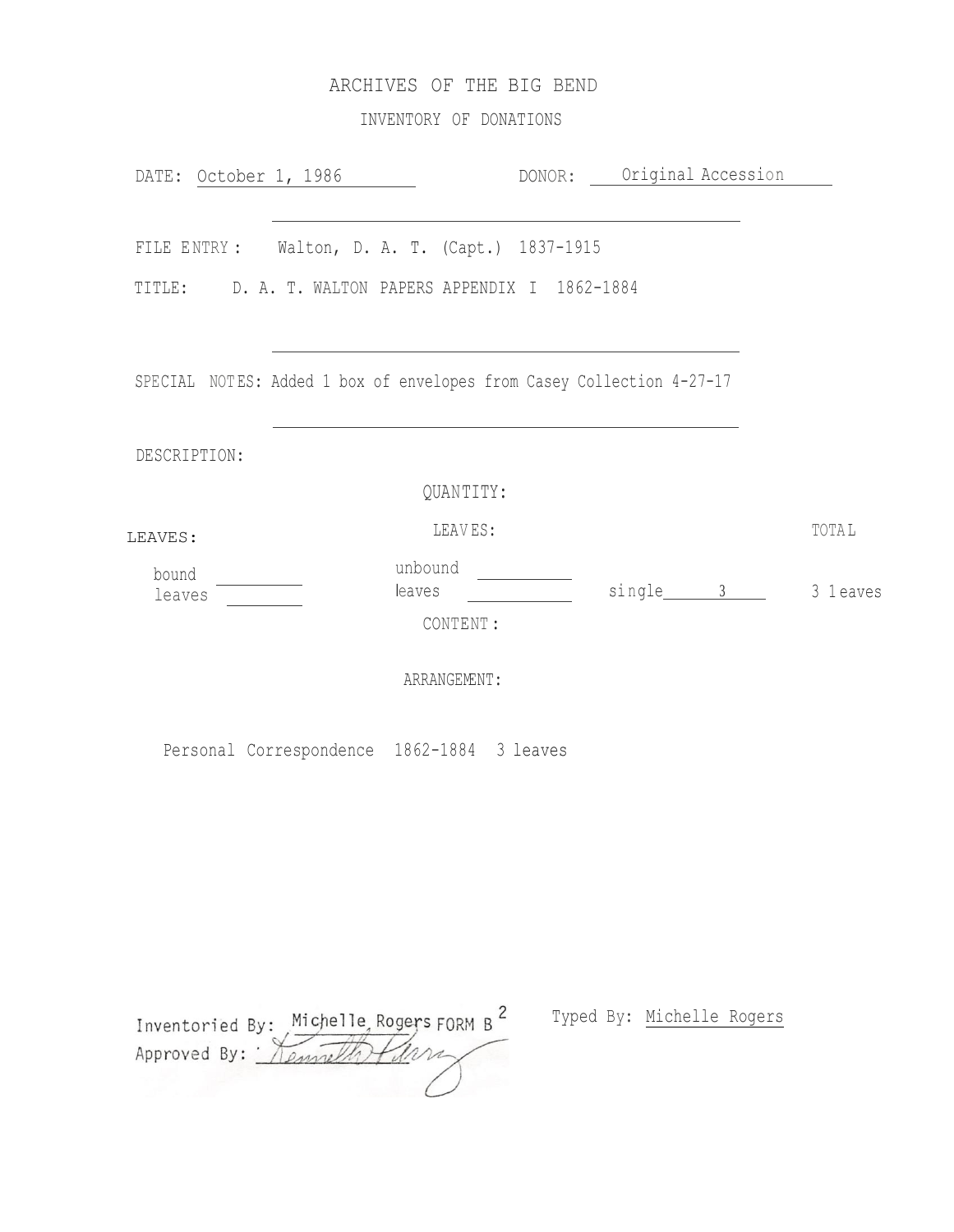# ARCHIVES OF THE BIG BEND

INVENTORY OF DONATIONS

| O.A.TE: October 16, 1980                                                                                                                                                                                                                                                                                                                                                                                                                                                                                           |                                                                                                                                                                                             |  | DONOR: Original Accession |                              |  |
|--------------------------------------------------------------------------------------------------------------------------------------------------------------------------------------------------------------------------------------------------------------------------------------------------------------------------------------------------------------------------------------------------------------------------------------------------------------------------------------------------------------------|---------------------------------------------------------------------------------------------------------------------------------------------------------------------------------------------|--|---------------------------|------------------------------|--|
|                                                                                                                                                                                                                                                                                                                                                                                                                                                                                                                    | West Texas Historical & Scientific Society                                                                                                                                                  |  |                           |                              |  |
| FILE: ENTRY:                                                                                                                                                                                                                                                                                                                                                                                                                                                                                                       | Walton, D. A.T. (Capt.) 1837--1915                                                                                                                                                          |  |                           |                              |  |
| TITLE:                                                                                                                                                                                                                                                                                                                                                                                                                                                                                                             | D. A. T. Walton Papers, 1856-1949                                                                                                                                                           |  |                           |                              |  |
|                                                                                                                                                                                                                                                                                                                                                                                                                                                                                                                    |                                                                                                                                                                                             |  |                           |                              |  |
|                                                                                                                                                                                                                                                                                                                                                                                                                                                                                                                    | SPECIAL NOTES: *Leaf count includes total of bound, unbound, and single items.<br>Item count is the number of bound and unbound items. This<br>collection does not contain any bound items. |  |                           |                              |  |
| <b>DES CR IPTION:</b>                                                                                                                                                                                                                                                                                                                                                                                                                                                                                              |                                                                                                                                                                                             |  |                           |                              |  |
|                                                                                                                                                                                                                                                                                                                                                                                                                                                                                                                    | QUANTITY:                                                                                                                                                                                   |  |                           |                              |  |
| <b>ITEMS:</b>                                                                                                                                                                                                                                                                                                                                                                                                                                                                                                      | LEAVES:                                                                                                                                                                                     |  |                           | <b>TOTAL</b>                 |  |
| bound<br>1 eaves                                                                                                                                                                                                                                                                                                                                                                                                                                                                                                   | unbound<br>leaves                                                                                                                                                                           |  | single                    | 34 items;<br>$5,183$ leaves* |  |
| CONTENT:<br>Contains personal and business papers relating to the professional career and<br>personal life of D. A. T. Walton<br>ARRANGEMENT:<br>Personal Papers, 1856-1949 and undated (32 items; 4,265 leaves)<br>Correspondence<br>Biographical Material<br>Financial Documents<br>Legal Documents<br>Literary Productions<br>Notes<br>Printed Material<br>Records<br>Scrapbook Material<br>Walton, Baylor<br>Business Papers, 1874-1914 and undated (2 items; 918 leaves)<br>Correspondence<br>Legal Documents |                                                                                                                                                                                             |  |                           |                              |  |
|                                                                                                                                                                                                                                                                                                                                                                                                                                                                                                                    |                                                                                                                                                                                             |  |                           |                              |  |
|                                                                                                                                                                                                                                                                                                                                                                                                                                                                                                                    |                                                                                                                                                                                             |  |                           |                              |  |

Inventoried By : Julia Payne Approved by: Ken Perry \_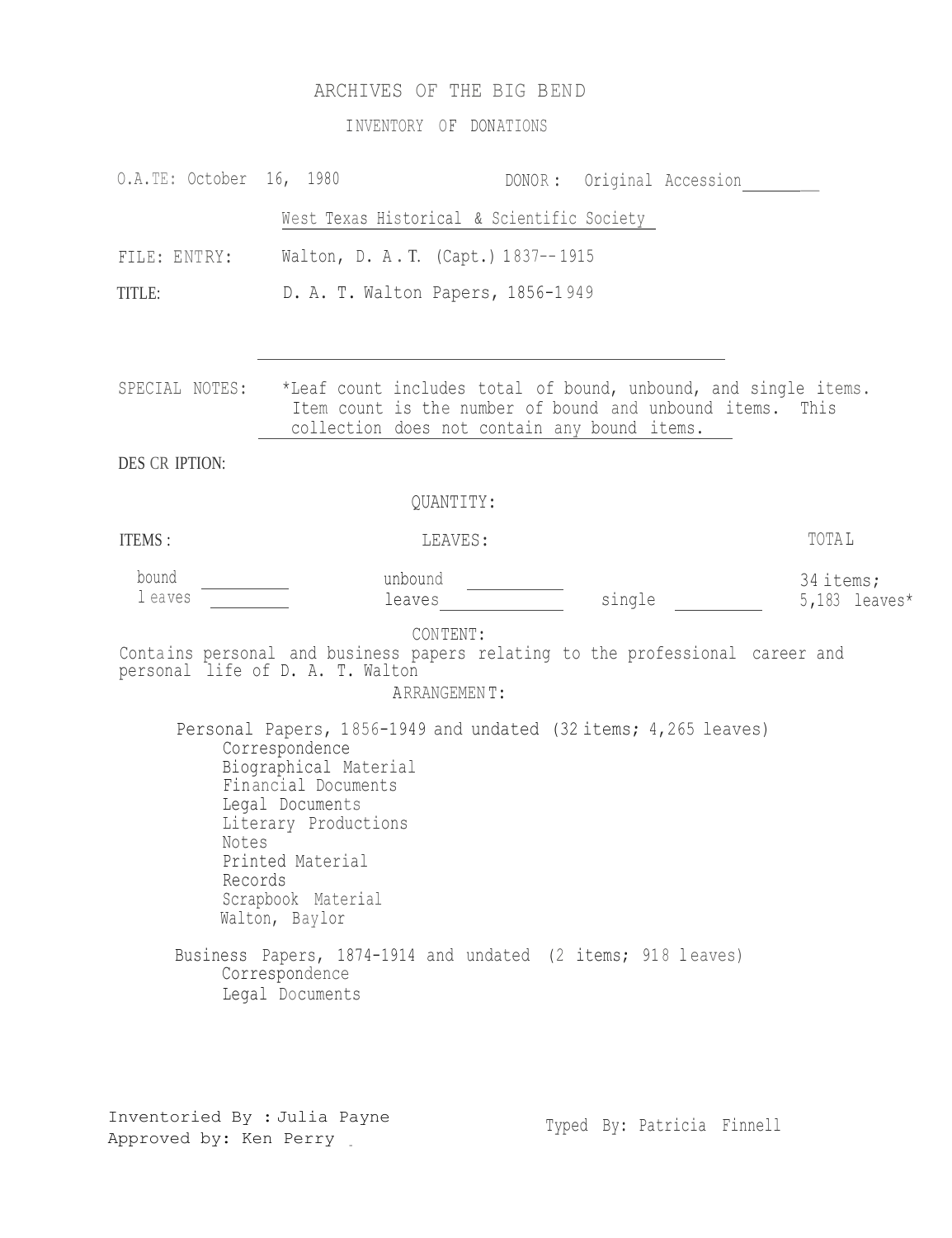ARCHIVES OF THE BIG BEND BIOGRAPHICAL ACCESSION NUMBER SUL ROSS STATE UNIVERSITY **INFORMATION SHEET** ACCESSION DATE

- *1. COLLECTION TITLE* Walton, D.A.T. Papers. 1856-1949 and undated
- *2. BIOGRAPHICAL INFORMATION ON* D. (David) A. T. Walton
- *3. DATE OF BIRTH* August 13, 1837 *PLACE OF BIRTH* Alabama
- *4. DATE OF DEATH* June 14, 1915 *PLACE OF DEATH* Alpine, Texas
- *5. FATHER'S NAME MOTHER'S NAME*
- *6. NAMES OF BORTHERS AND SISTERS OF #2 ABOVE, WITH BIRTH AND DEATH DATES FOR EACH:*
- *7. EDUCATION (LEVEL OF EDUCATION, NAMES OF SCHOOLS & COLLEGES, DATES OF ATTENDANCE):*

Seguin Public School, Seguin, Texas, 1845-1851

- *8. DATE OF MARRIAGE* February 12, 1860 *NAME OF SPOUCE* Amanda McAde Lee
- *9. CHILDREN OF #2 ABOVE, WITH BIRTH AND DEATH DATES:*

| Paloma (Mrs. I. S. Malone) Walton | Norine (Nora?) (Mrs. John King) Walton       |
|-----------------------------------|----------------------------------------------|
| (Jack) J. David Walton, Jr.       | William Baylor Walton                        |
| Ella (Mrs. J. P. Wilson) Walton   | Allen J. Walton CT.                          |
| Nanni (Mrs. A. R. Dugat) Walton   | Lula (Mrs. Lee Kilgore) Walton [J.A. Walton] |

*10. PRIMARY RESIDENCE(S), WITH DATES IF KNOWN:*

Alabama 1837-1845 Atascosa County, Texas 1855-1860 Seguin, Texas 1845-1851 (1853?) Bee County, Texas; 1860-beginning of Civil War Served in Confederate Army Bee County, Texas end of Civil War-1900 Alpine, Texas 1900-1908 Sabinal, Texas 1908-1914 Alpine, Texas 1915 Served as Texas Ranger 1851 (1853?)-1855

- *11. PRINCIPAL OCCUPATION(S)* Sheriff/Rancher/Tax Collector
- *12. MEMBERSHIPS, PROFESSIONAL AFFILIATIONS, OFFICES HELD:*

Sheriff's Association of Texas, served as Sheriff and Tax Collector of Bee and Brewster Counties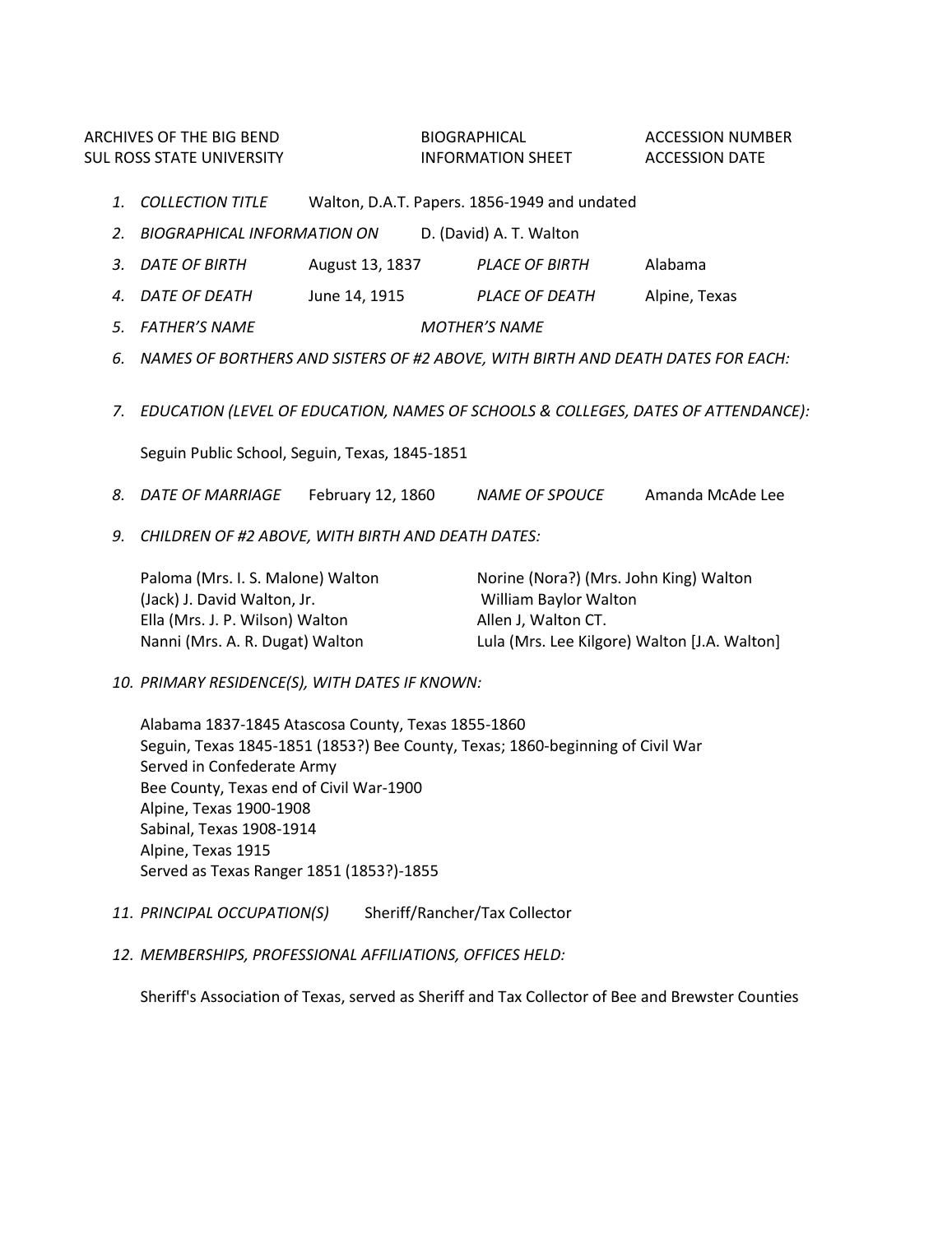## BIOGRAPHY CONT.

### *13. SIGNIFICANT EVENTS AND DATES IN THE LIFE OF #2 ABOVE*

Served as Texas Ranger 1851 (1853?)-1855 in Callahan's Company along the Mexican Border/ Ranched in Atascosa County where he met and married Amanda Lee/ Moved to Bee County/ Served in Confederate Army where he was commissioned Captain/ Returned to Bee County where he served as County Sheriff for nineteen years/ Moved to Alpine, Texas where he was appointed Sheriff of Brewster County until 1908/ Due to health reasons, moved to Sabinal, Texas, where he unsuccessfully sought the office of U. S. Marshall/ Upon his wife's death in 1914, he returned to Alpine where he died in 1915/ buried in San Angelo, Tx. She had a sister, Katherine Dowling, living in Wicklow, Ireland. Wayne remarried in February of 1961 to Mrs. Henry T. (Lois) Fletcher. Lois was born June 26, 1894, the daughter of William P. and Cora Fischer. She was married to Henry T. Fletcher in 1912 and he died June 2, 1955. She is buried in Marfa, Tx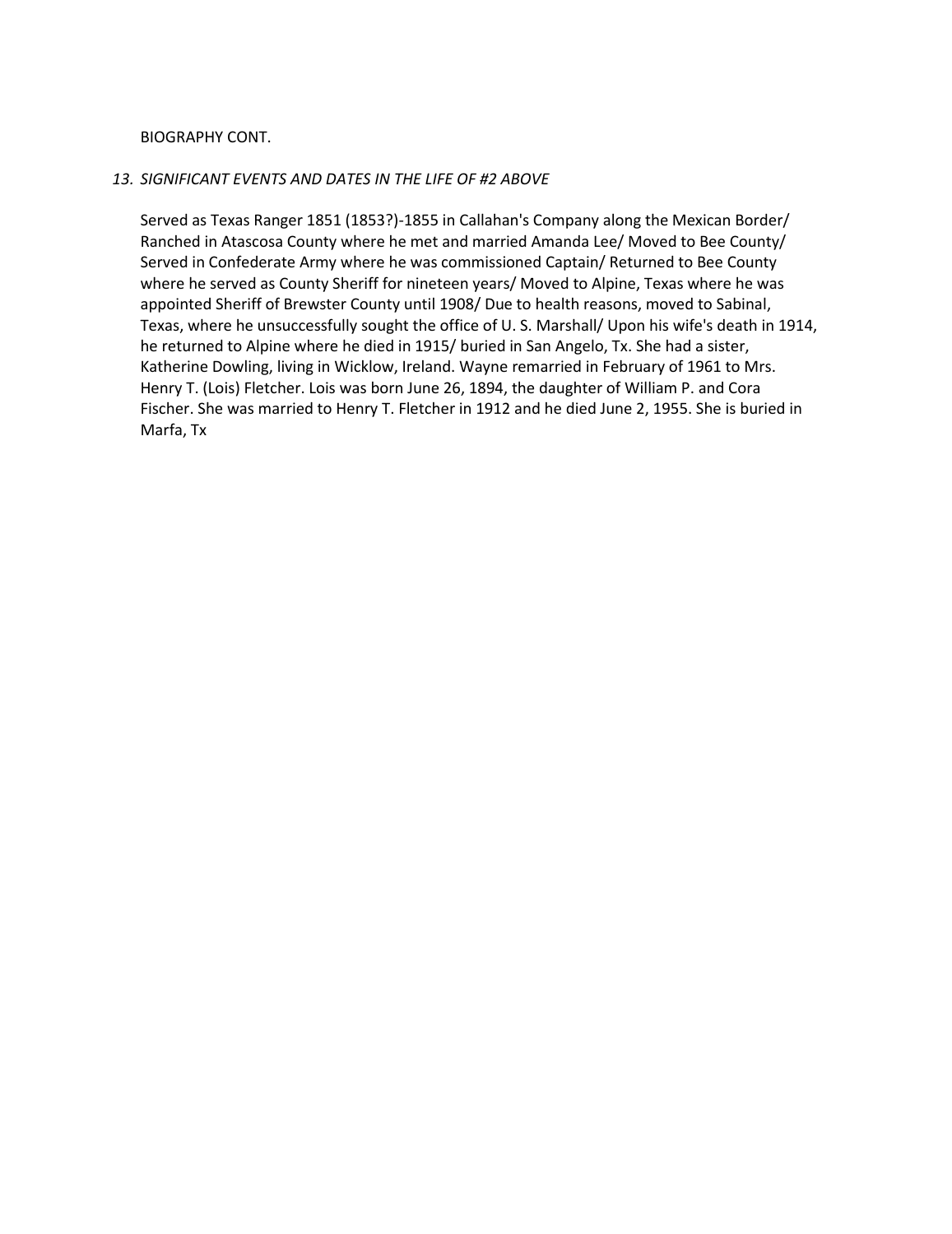### COLLECTION SUMMARY of the D. A. T. WALTON PAPERS 1856-1949

The D. A. T. Walton Papers were originally donated to the West Texas Historical and Scientific Society some time prior to 1953. In 1968 the West Texas Historical and Scientific Society transferred its historical collections to Sul Ross State College.

David A. T. Walton was born in 1837 in Alabama but after his father's death moved while young with his mother to Seguin, Texas. At the age of sixteen, Walton joined the Texas Rangers serving in Callahan's Company. In 1855, Walton began ranching in Atascosa County, Texas, where he met and married Amanda Lee in 1860. They moved to Bee County, Texas, shortly thereafter. During the Civil War, Walton served in the Confederate Army in Company K, 21st Texas Cavalry where he was commissioned Captain. After the Civil War, Walton returned to Bee County where he served as sheriff for nineteen years. Leaving that position, he was appointed sheriff/tax collector of Brewster County, Texas, in 1900 and was later elected in 1904 and 1907 to the same position. Because of poor health, Walton moved to Sabinal, Texas. In 1910, Mr. and Mrs. Walton celebrated their golden wedding anniversary. Although advanced in years, Walton sought in 1913 and 1914 appointment as U.S. Marshall for the Western District of Texas. His efforts failed. In 1914 Amanda Walton died. D. A. T. Walton's health failed quickly and he died in 1915. Both are buried in the Alpine Cemetery in Alpine, Texas.

The material is housed in folders and contained in two archival boxes. Five newspapers have been housed in the oversize file. The papers are arranged in the boxes and file folders according to type of material and chronologically arranged within those categories. The arrangement is as follows:

> Personal Papers, 1856-1949 and undated Correspondence, 1856-1934 and undated Biographical Material, 1910-1940 and undated Financial Documents, 1863-1923 and undated Legal Documents, 1875-1915 Literary Productions, undated Notes, 1894-1914 and undated Printed Material, 1885-1949 and undated Records, undated Scrapbook Material, 1897-1914 and undated Walton, Baylor, 1897-1907 and undated

Business Papers, 1874-1914 and undated Correspondence, 1887-1914 and undated Legal Documents, 1874-1914 and undated

By: Julie Payne Appendix I: Amanda Appendix II: Ledgers, Bee County Sheriff, Brewster County Sheriff

Assistant Archivist NHPRC Grant Project

October 16, 1980 Corrected and retyped on April 6, 1991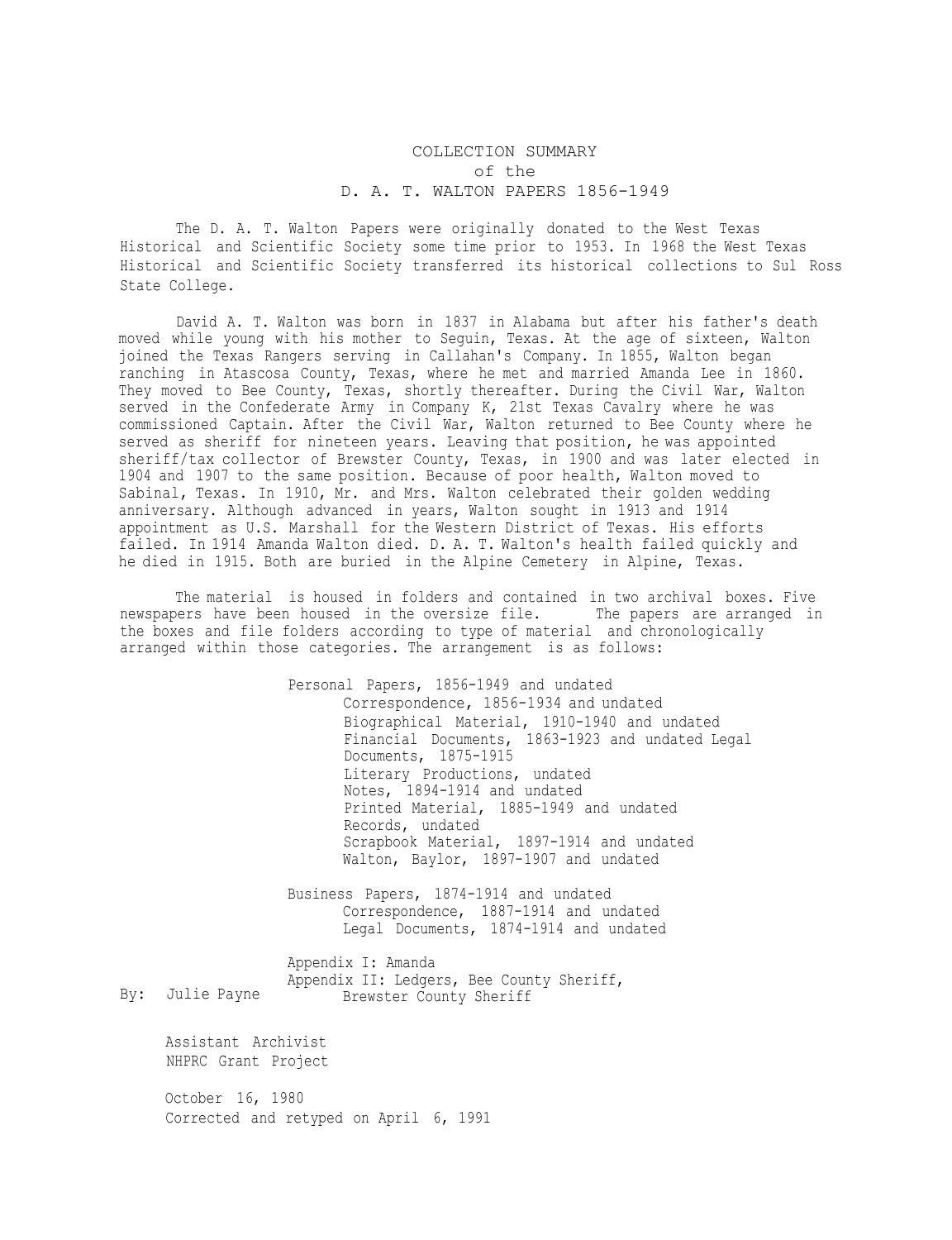INVENTORY

#### BOX #1

Personal Papers, 1856-1949 and undated (32 items; 4,265 leaves)

Correspondence, 1856-1934 and undated (2 items; 1,524 leaves)

Folder No. 1 Civil War, 1856-1864 and undated (31 leaves) Folder No. 2 General, 1858-1889 (97 leaves)· Folder No. 3 General, 1893-1900 (269 leaves) Folder No. 4 General, 1901-1904 (2items; 246 leaves) Folder No. 5 General, 1905-1908 (242 leaves) Folder No. 6 General, 1909-1912 (249 leaves) Folder No. 7 General, 1913-1934 (161 leaves) Folder No. 8 General, undated (118 leaves) Folder No. 9 Golden Wedding Anniversary, 1910 and undated Fo1der No . 10 Mrs. D. A. T. Walton's Death, 1908-1914 and undated (87 leaves) (24 leaves)

Biographical Material, 1910-1940 and undated (39 leaves)

Folder No. 11 Biographical Material, 1910-1940 and undated

Financial Documents, 1863-1923 and undated (12 items; 1,772 leaves)

|  |                   | Folder No. 12 Banking Documents, 1875-1914 and undated  |  |  |
|--|-------------------|---------------------------------------------------------|--|--|
|  |                   | (11 items; 440 leaves)                                  |  |  |
|  |                   | Folder No. 13 Bills and Receipts, 1873-1923 and undated |  |  |
|  | $(1, 173$ leaves) |                                                         |  |  |

#### BOX #2

Folder No. 14 General, 1863-1949 (1 item; 58 leaves) Folder No. 15 Tax Receipts, 1872-1914 (101 leaves)

Legal Documents, 1875-1915 (26 leaves)

Folder No. 16 Legal Documents, 1875-1915

Literary Productions, undated (8 leaves)

Folder No. 17 Literary Productions, undated

Notes, 1894-1914 and undated (5 items; 152 leaves)

Folder No. 18 Notes, 1894-1914 and undated